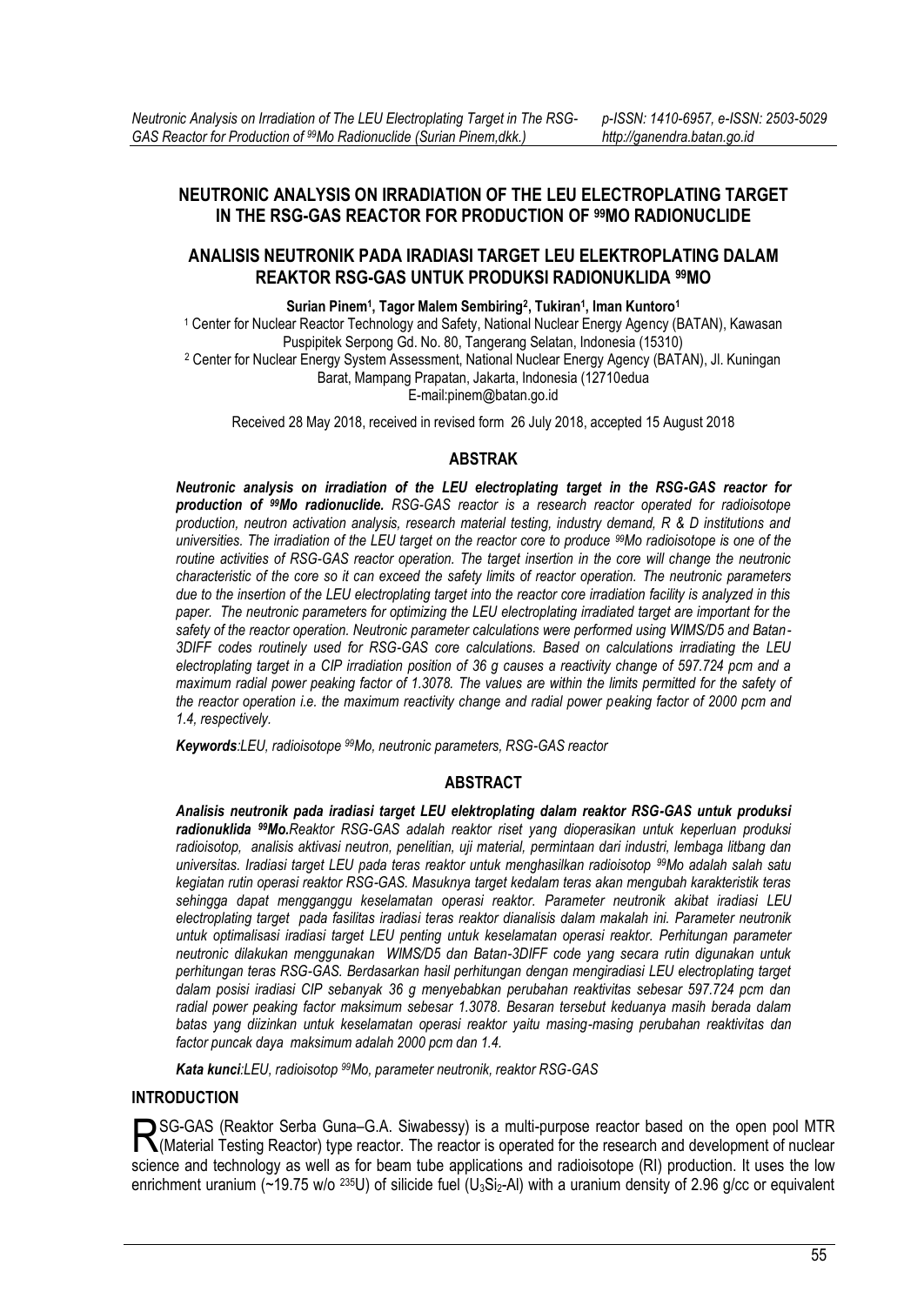to 250 g of <sup>235</sup>U in the standard fuel element. The RSG-GAS reactor has an average thermal neutron flux of 2 × 1014 n/cm2s at 30 MW of power in eight central in-core grid positions [1].

The radioisotope targets, such as TeO<sub>2</sub>, Iridium, Gd<sub>2</sub>O<sub>3</sub>, Tungsten-188, WO<sub>3</sub>, Sm<sub>2</sub>O<sub>3</sub>, MoO<sub>3</sub> and LEU electroplating, are irradiated in the RSG-GAS reactor, regularly. The LEU electroplating target is main RI target for production 99Mo radionuclide in the core. All targets are irradiated in the 4 Irradiation Position Centers (CIP) and 4 Irradiation Position (IP) due to the height the thermal neutron flux.

Studies in optimizing the irradiation target in the research reactor have been carried out, so the reactor operation to be more economic [2-4]. For RSG-GAS reactor, the similar studies have been carried out, further, specifically to the single or multi targets [5,6]. All studies are focused on the 99Mo radionuclide production since there are many request form the local or domestic market. The <sup>99</sup>Mo radionuclide is produced with transmutation of 98Mo to 99Mo by the neutron absorption or uranium-235 fission (235U) by neutron absorption[7,8]. In recent years, there has been a radioisotope crisis for health, especially 99Mo/99mTc, which is used about 80% for nuclear diagnostics for 30 million people every year worldwide [9,10]. Those facts inspired us to examine more about the optimum production of the 99Mo radionuclide in RSG-GAS reactor. The intention of this research work is to determine the capacity of RSG-GAS reactor in the production of the 99Mo radionuclide based on the LEU electroplating technology.

The study on the optimum LEU electroplating target has been carried out in Ref. [6]. However, the LEU target is combined with the gemstone target that inserted in the IPs core grid position. All calculations are carried out by the 2-dimension multigroup neutron diffusion method code, BATAN-2DIFF [11]. When the local market demand increasing, we assumed that all in-core grid positions, 4 IPs and 4 CIPs, should be used for the LEU electroplating target irradiation. The active length of LEU electroplating target (40 cm) is not the same as the core active length (60 cm). Therefore, in this study, an optimization study for the single target of LEU electroplating in the CIPs positions by using 3-dimension multigroup neutron diffusion method code, BATAN-3DIFF is implemented [11].

 The important core parameters that should be calculated in this study are reactivity changes, power peaking factor and thermal neutron flux as the determination of target activity [12,13]. The safety limit, such as minimum stuck rod margin, should be maintained for the optimum target. All neutron cross-sections for LEU electrolating are generated by neutron transport code of WIMS/D5 code [14]. The Batan-3DIFF code was developed by BATAN and has been validated using RSG-GAS first core data and is routinely used in RSG-GAS reactor operations. The results of this research work can be used for the next step safety analysis such as thermal-hydraulic and transient analysis [15].

# **METHODOLOGY**

### **Brief Description of LEU Electroplating Target**

Table 1 shows the dimension and composition of LEU elctroplating target that used for RSG-GAS core. The target is SS-304L cylindrical capsule with the active height (fuel zone) of 40 cm . The target is inserted in the a hole of stringer. Since one stringer has 3 holes, it means that 3 target capsules can be loaded into 1 core grid position.

RSG-GAS reactor has 8 in-core grid positions, 4 CIP (D-6, D-7, E-6 and E-7) and IP (B-6, D-9, E-4 and G - 7). It is showed that the maximum number of stringer holes in the core is 24. Figure 1 shows the RSG-GAS core configuration with the in-core grid positions.

| Zone | Height, cm | Composition                                                                      |
|------|------------|----------------------------------------------------------------------------------|
|      | 12         | Stringer $(H_2O+Al)$                                                             |
|      | 2.51       | Stringer ((H <sub>2</sub> O+Al) and lid (SS-304L+ H2O)                           |
| Ш    | 2.745      | Stringer ( $(H2O+Al)$ + top part (SS-304L+He+ H <sub>2</sub> O)                  |
| IV   | 40         | Stringer ((H <sub>2</sub> O+Al) + active part (SS-304L+LEU+He+ H <sub>2</sub> O) |
|      | 2.745      | Stringer ( $(H_2O+AI)$ + bottome part (SS-304L+He+ $H_2O$ )                      |
|      |            |                                                                                  |

**Table 1.** Dimension and composition of LEU electroplating target and stringer [5]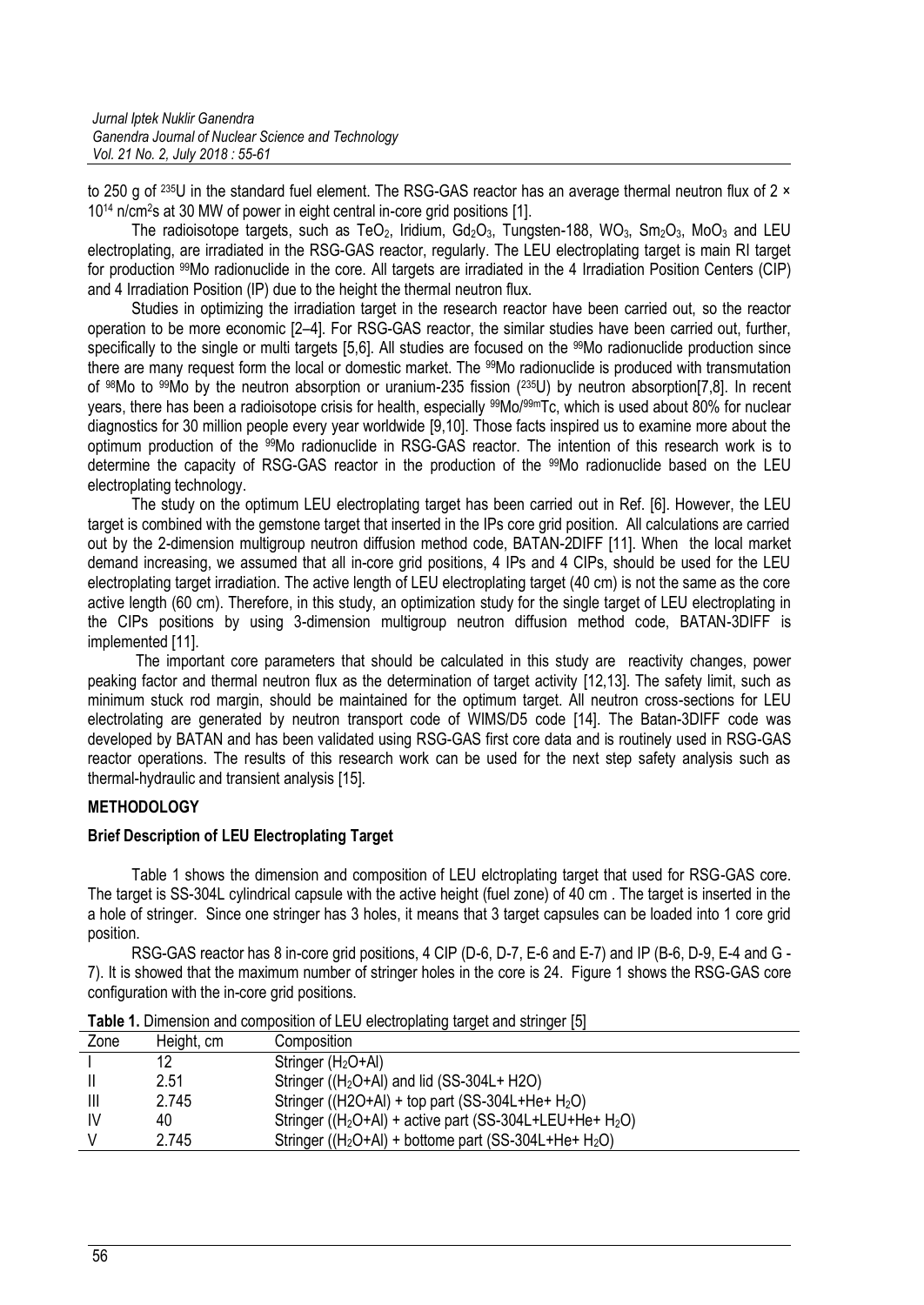

*Neutronic Analysis on Irradiation of The LEU Electroplating Target in The RSG-GAS Reactor for Production of <sup>99</sup>Mo Radionuclide (Surian Pinem, et. all.)* 

Note :  $FF = Fun$  Element,  $CF = Control$  Element,  $BF = \text{Re}$  Reflector Element, BS = Be Reflector Element With Plug, IP = Iradiation Position, CIP = Central Iradiation Position, PNRS = Pneumatic Rabbit System, HYRS = Hydraulic Rabbit System

#### **Fig. 1**. Equilibrium silicide core of RSG-GAS reactor

### **Cell and Core Calculations**

Cell calculation were carried out by the WIMS/D5 code for the generation of the fuel and control fuel elements and core materials. The code will generate 4 energy group constants, i.e. D, diffusion coefficient,  $\Sigma$ a, absorption macroscopic cross-section, and  $v\Sigma f$ , fission production macroscopic cross section. All homogenizedgroup constants are used in the core calculations by using the Batan-3DIFF code. The RSG-GAS core is modeled into 3-dimension core geometry of X-Y-Z. The neutron cross section for all zones in the Table 1 are generated by WIMSD/5 code.

The core calculations are carried out for:

- Excess reactivity change for with and without target,  $% \Delta k/k$
- Radial power peaking factor
- Axial power peaking factor as a function of control rod insertion
- The power peaking factor at the target

Although the target mass is relatively small compared to the uranium mass, it can give a strong effect if the macroscopic cross-section of the neutron absorption is large. Since the capsule are modeled in 3-deminsional, axially, it is expected the calculated result is better than 2-dimensional calculations [6].

Optimization is done by insertion of the LEU target into 4 core grid positions of CIPs. By the safety limit of reactor operation, there is no an explicit limit value of the positive reactivity change, instead for the total negative reactivity is  $2\%$   $\Delta$ k/k. Therefore, in this paper, it is chosen that the maximum positive reactivity changes for the  $CIPs$  is 0.5 % $\Delta k/k$ . In addition to the change in reactivity, the power peaking factors are calculated because those are very important for the safety of reactor operation [16]. The calculation diagram of neutronic parameters due to irradiation of LEU target into the core is shown in Figure 2.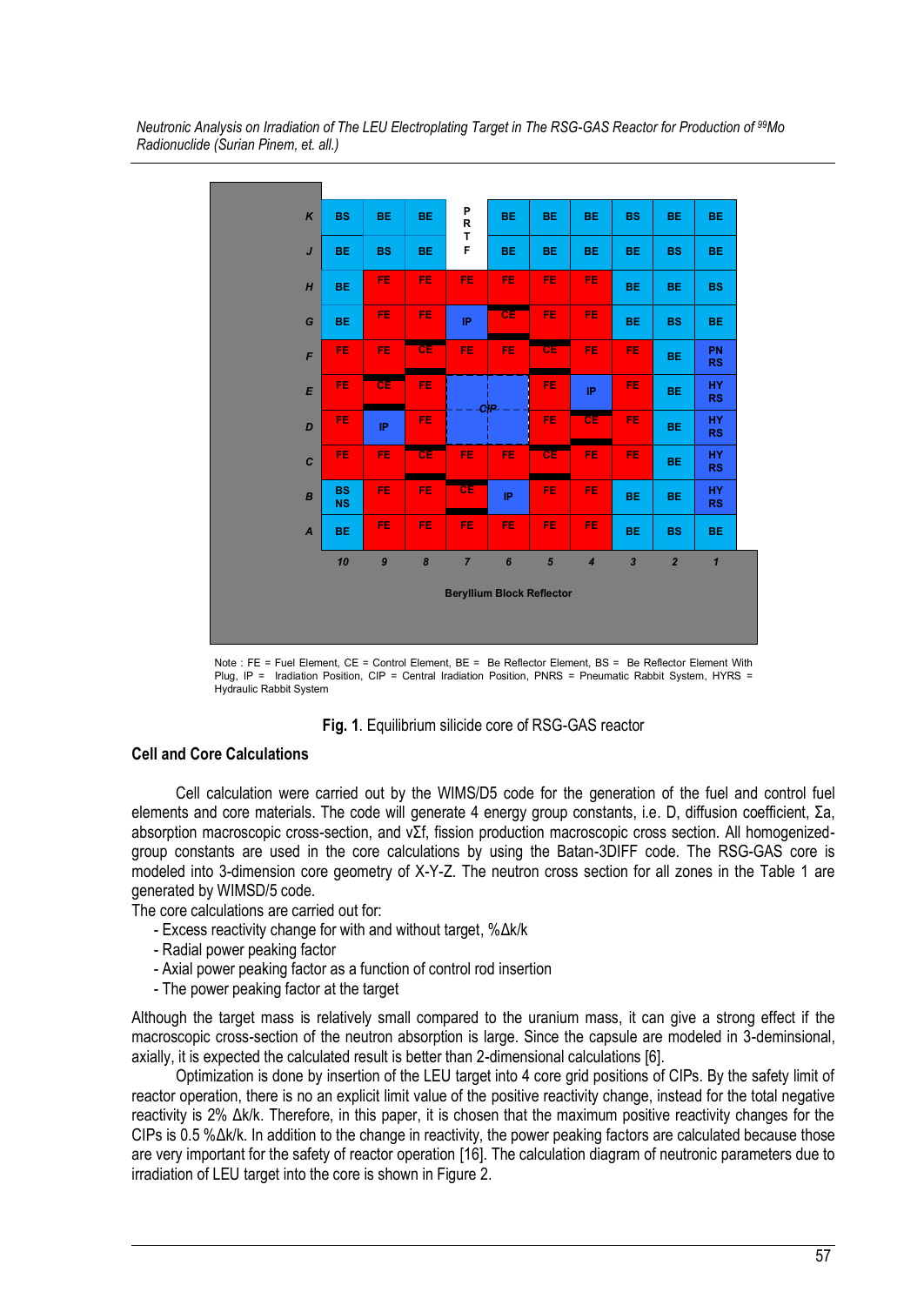#### *Jurnal Iptek Nuklir Ganendra Ganendra Journal of Nuclear Science and Technology Vol. 21 No. 2, July 2018 : 55-61*



**Fig. 2.** Neutronic parameter calculation flow-chart for LEU target inserted to the core



**Fig. 3.** Reactivity change as a function of the number of irradiation target inserted into the core

# **RESULTS AND DISCUSSION**

The calculation of neutronic parameters with the insertion of LEU electroplating targets into the core is done with several possible number and target positions in the core. The result of calculation with the target LEU irradiation at the CIP position is shown in Table 2. The maximum number of target LEU electroplating in the CIP position is 36 g. Reactivity change due to target irradiation is 597.724 pcm.This result is still below the specified limit of 2000 pcm. Compared with target LEU foil [6], the number of irradiated targets in CIP was 108 g with reactivity change of 1179.545 pcm.

The maximum number of LEU targets into the core can be determined by using result in Figure 3. Based on Figure 3, the target number and reactivity changes are linear. Based on the linear equations in Figure. 3 then the maximum amount of LEU electroplating that can be irradiated in reactor core is 114 g andwith irradiated LEU foil at 132 g. It means that, for 8 positions 72 g can be produced for LEU electroplating while 132 g for LEU foil at 5 irradiation facility positions. If case of the irradiated target is less than LEU electroplating, the LEU foil is better than LEU electroplating due to easier handling management. If irradiation facility (IP) is used for irradiation of topaz stones and needs a lot of target irradiation then LEU foil will be more optimal.

| No. | Irradiation posisition   | Type target              | Total mass (g)   | keff $(\% \Delta k/k)$ | Reactivity change (pcm) |  |  |  |
|-----|--------------------------|--------------------------|------------------|------------------------|-------------------------|--|--|--|
|     | No target                | $\overline{\phantom{0}}$ |                  | .100629091             | -                       |  |  |  |
|     | CIP (E-6, E-7, D-6, D-7) | Electroplating           | - 36 g           | 1.107917786            | 597.724                 |  |  |  |
|     | CIP (E-6, E-7, D-6, D-7) | Foil                     | 108 <sub>g</sub> | 1.115105867            | 1179.545                |  |  |  |
|     |                          |                          |                  |                        |                         |  |  |  |

**Table 2**. Reactivity changes when LEU target are irradiated on CIP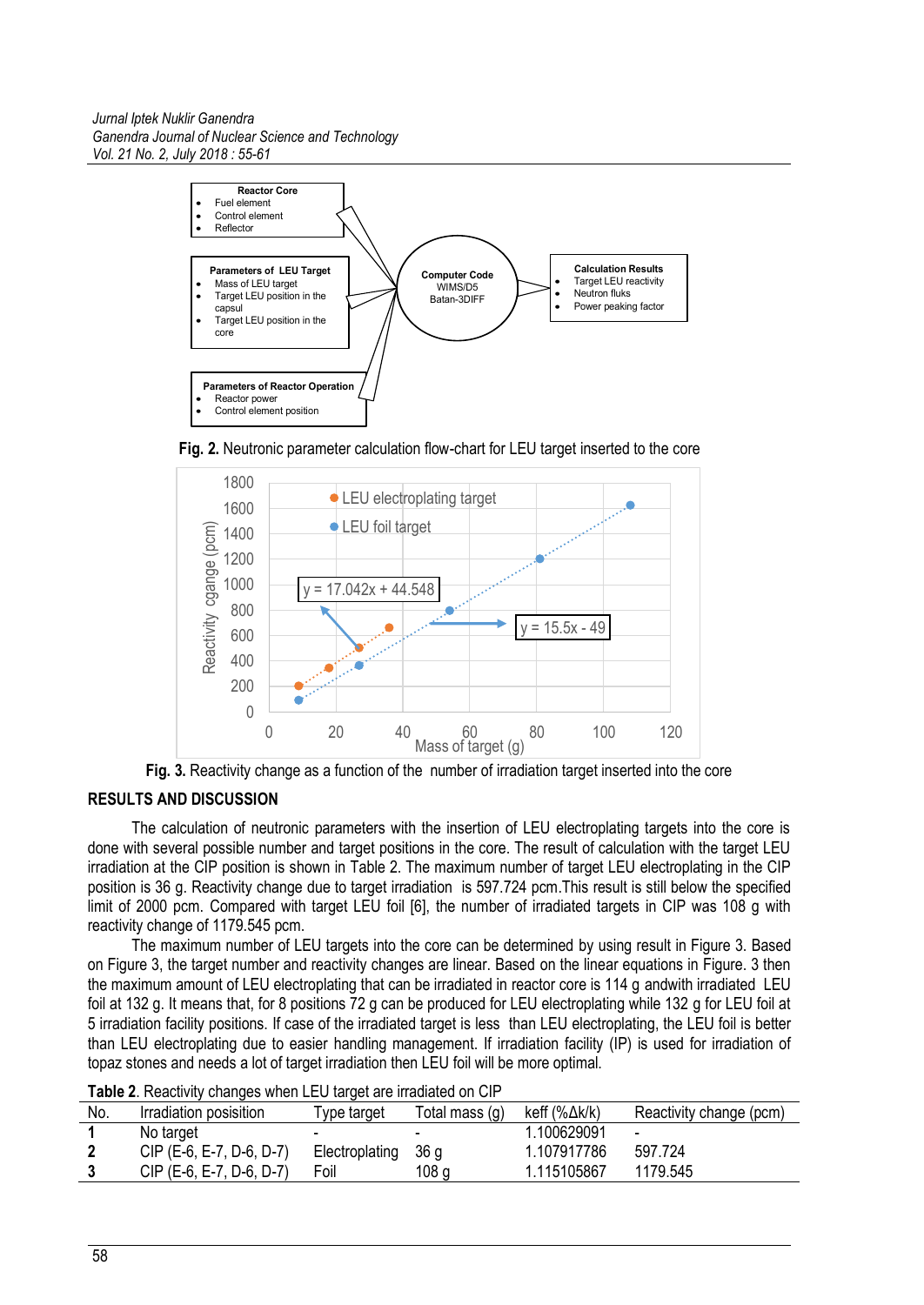*Neutronic Analysis on Irradiation of The LEU Electroplating Target in The RSG-GAS Reactor for Production of <sup>99</sup>Mo Radionuclide (Surian Pinem, et. all.)* 



**Fig. 4**. Axial power peaking factor as a function of control rod position for LEU electroplating in the core



**Fig. 5**. The axial distribution of power peaking factor without dan with target at CIP

The distribution of axial power peaking factor (ppf) as a function of control rod position when all irradiation facilities are subjected to LEU electroplating targets is shown in Figure 4. The value of maximum axial ppf occur when control rods are inserted 20 cm into the core. The value of this ppf distribution will be used for thermodynamic analysis of the core with the target inserted into the core.

Máximum valúes of radial and axial power peaking factors with irradiation of LEU electroplating at CIP for the beginning of cycle (BOC) are 1.2793 and 1.3171, and at end of cycle (EOC) are 1.3078 and 1.5835, respectively. For EOC conditions there is a rise in the value of ppf radial as well as for the axial position but still within the allowable limit of the maximum radial and axial ppf is less than 1.4 and 1.8, respectively[15]. The axial ppf distribution of the CIP on the target and with the LEU electroplating target in the core is shown in Figure 5. In Figure 5, there is no ppf change with the target inserted into the CIP irradiation position.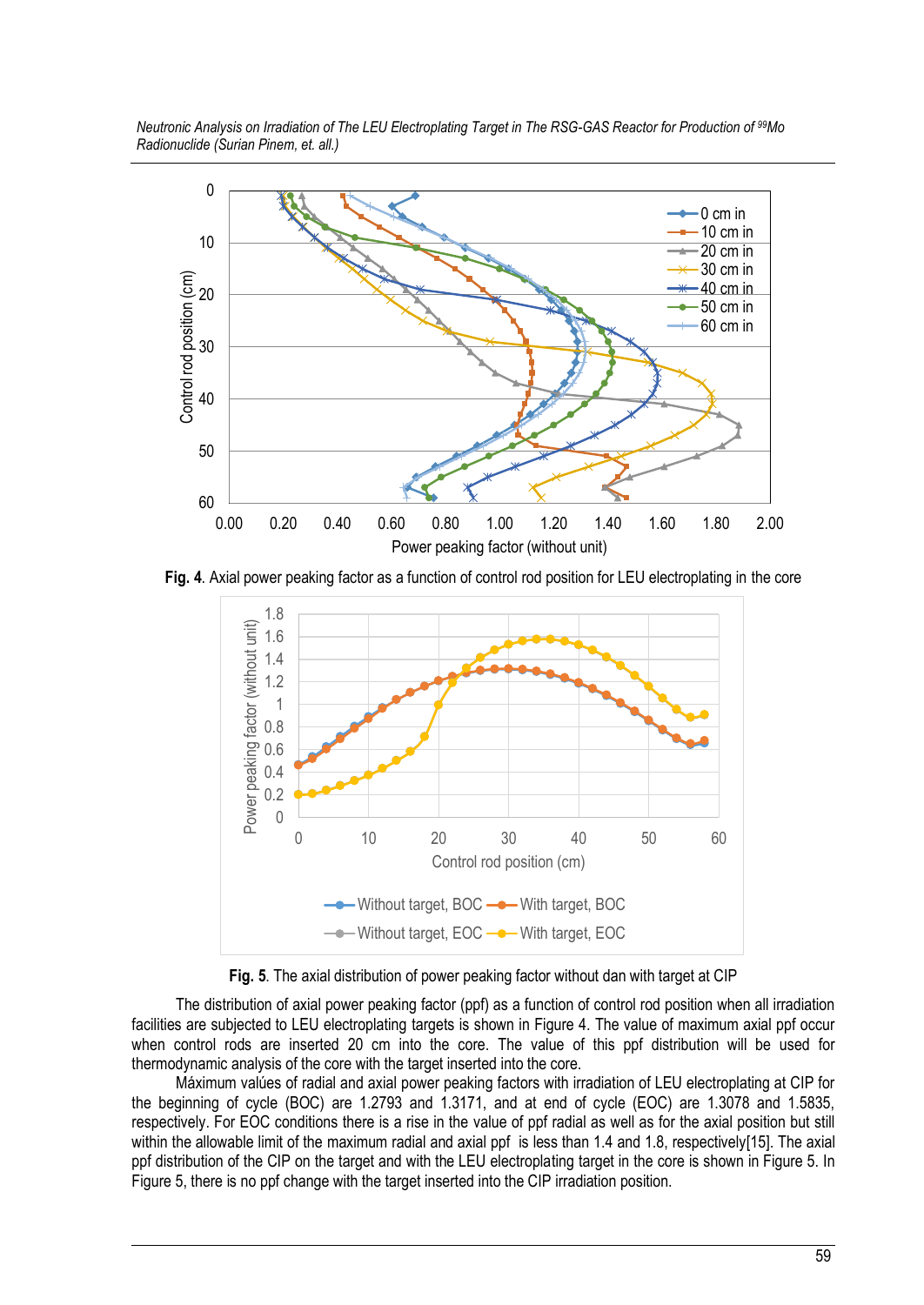





**Fig. 7.** The axial average power density of the LEU electroplating target in D-6 core grid position

Figure 6 shows that the axial thermal neutron flux distribution is not strongly depend on the LEU target because the mass of LEU is not so high compare with the fuel element. It is clear from Figure 7 that the maximum average power density at the target is about of 33 W/cc. It is important to be note that the target is homogenized zone. Therefore, to determine the real power value, it should be corrected by the volume fraction. Fortunately the value is far from the power density in the standard or control fuel element.The average power density in the equilibrium silicide core at rated power is 1537 W/cc and the maximum power density 8357 W/cc[17].

# **CONCLUSIONS**

The optimization of LEU target at RSG-GAS core has been carried out by using Batan-3DIFF code.This research showed that the optimum target strongly depend on irradiation position of the target at the core. Target optimization can be done based on position and type of target where if radioisotope production is minimum,LEU electroplating will be more efficient than LEU foil. The results of neutronic parameter calculations when LEU electroplating targets irradiated at the CIP facility show that the safety limits of the operationare still fulfilled.